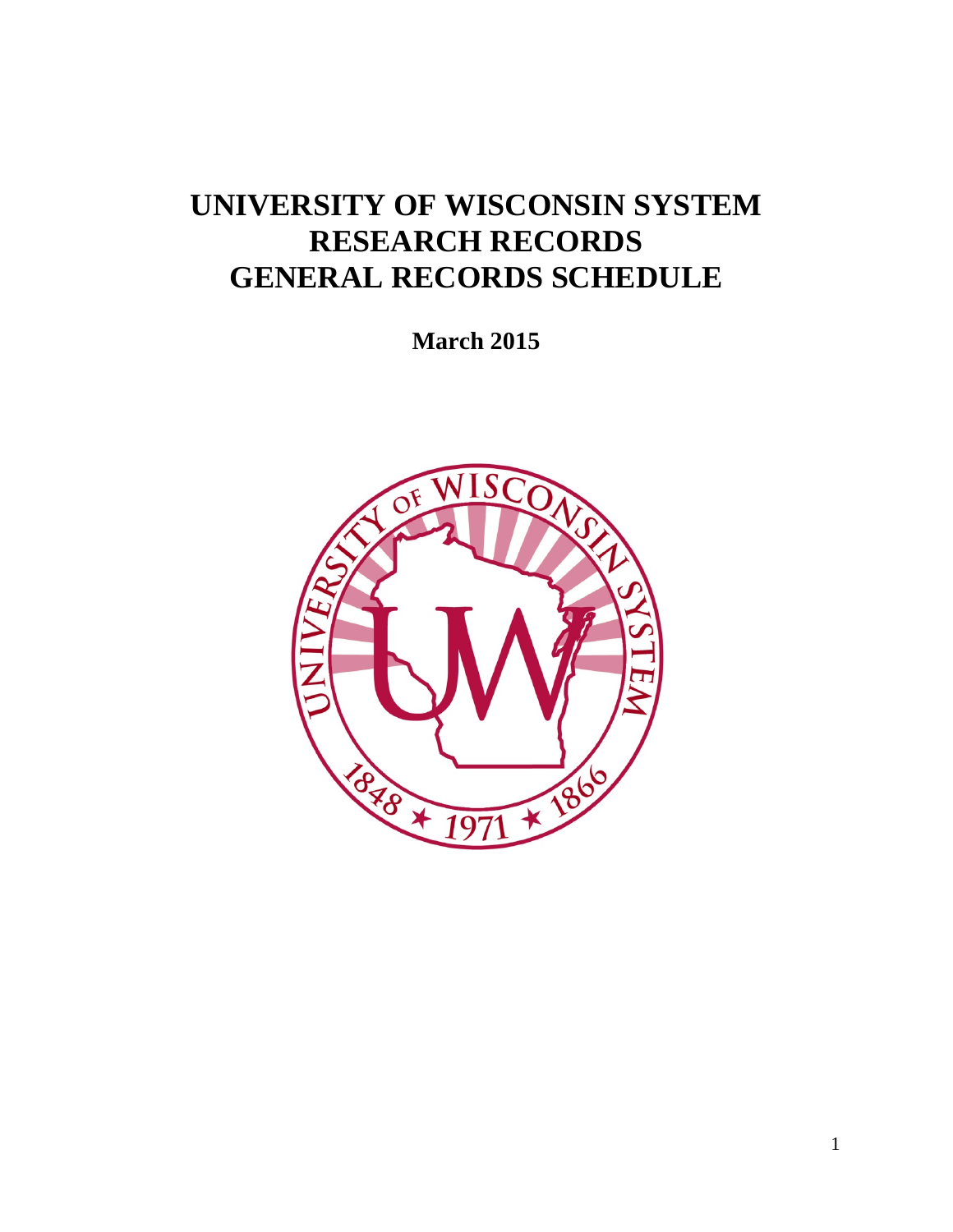#### **University of Wisconsin System Research Records General Records Schedule**

#### **I. INTRODUCTION AND PURPOSE**

The University of Wisconsin System comprises fifteen distinct institutions, many of which create and receive records that are similar in purpose and utility. In the interest of efficiency, therefore, this records schedule identifies categories of records that are common to all University of Wisconsin institutions, so as to avoid making each institution secure a distinct retention schedule for the same categories of records.

This general record schedule is meant to cover the administrative records of research and researchrelated activities, including records produced by research offices, grant offices, institutional review boards and animal care boards, health and safety-related records, and administrative records of individual researchers. The schedule is \*not\* intended to provide retention or disposition guidelines for research product, research data, or inventions that result from research, as these documents are the intellectual property of the researcher(s).

#### **II. SCOPE**

The record schedules described within this document include records series in the following categories:

- A. General Research Records
- B. Research Services Office Records
- C. Institutional Review Board Records
- D. Animal Care and Use Records
- E. Collaborations and Technology Transfer Records
- F. University Safety and Assurances Records
- G. Researcher and Clinical Records

A full list of schedules with live links is provided directly after this introductory material.

The schedules apply to all research records, regardless of paper or electronic format. Research records may contain confidential information or personally identifiable information (Wis. Stat. § 19.62(5)). Where records are created by University police services in conjunction with offcampus law enforcement agencies, the records retention rules governing the off-campus agency shall take precedence.

Many research records are now created and/or maintained in an electronic format. Such electronic record-keeping systems must comply with Wisconsin Administrative Code ADM 12, the Board of Regents policy on electronic records (3-2 § 4.6), and relevant FERPA regulations.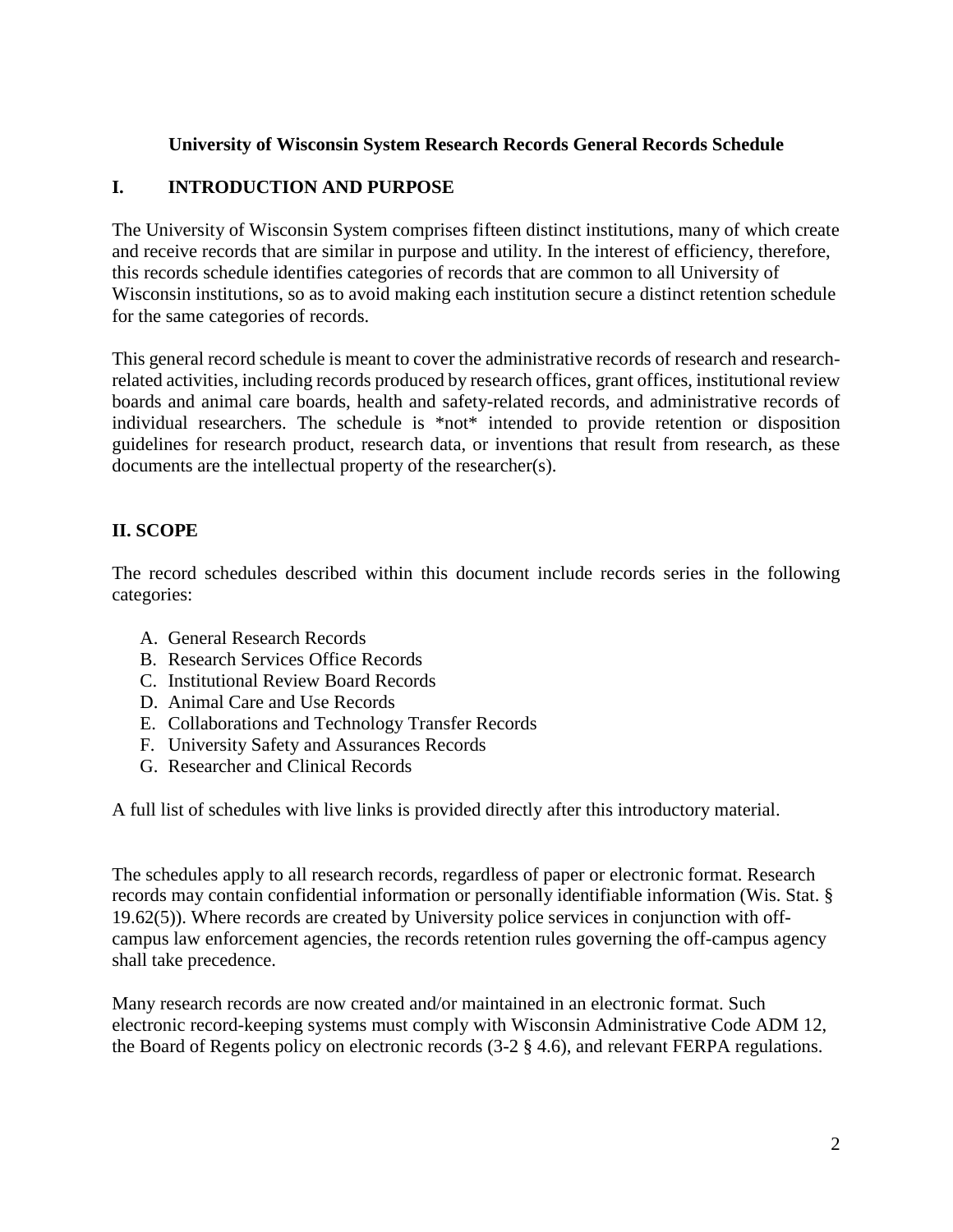#### **III. GUIDELINES APPLICABLE TO THIS GRS:**

#### **A. Preservation of Historic Records.**

Historic records are those that must be retained indefinitely because of their historical character. Historic records stored only in electronic form must comply with the legal requirements set forth in: Regent Policy Document 3-2: University of Wisconsin System Public Records Management; and Wisconsin Administrative Code Chapter Adm 12: Electronic Records Management-Standards and Requirements. It is expected that research records will occasionally be classified as historic records.

#### **B. Use of the Records Series Approach.**

The records schedules included within this document were developed using the "records series" approach defined in Wis. Stat. § 16.61(2)(c).

#### **C. Destruction Authorization.**

The records schedules included within this document establish minimum retention periods for each type of record. The disposition of each record is assumed to be destruction after its minimum retention period.

#### **D. Records to be Retained.**

In accordance with Wisconsin law, records to be retained are those defined as in the Wisconsin Statutes as "public records," that are made or received by any university employee in connection with the transaction of university business. *See* Wis. Stat. § 16.61(2)(b). Public records do not include the following:

1. Duplicates maintained by a university employee only for convenience or reference and for no other substantive purpose.

2. Unsolicited notices or invitations which are not related to any official action taken, proposed, or considered by the University of Wisconsin System.

3. Drafts, notes, preliminary computations and like materials intended for personal use by an individual university employee or prepared by a university employee in the name of the person for whom the employee is working.

4. Routing slips and envelopes**.**

5. Materials that are purely the personal property of a university employee and have no relation to his or her office.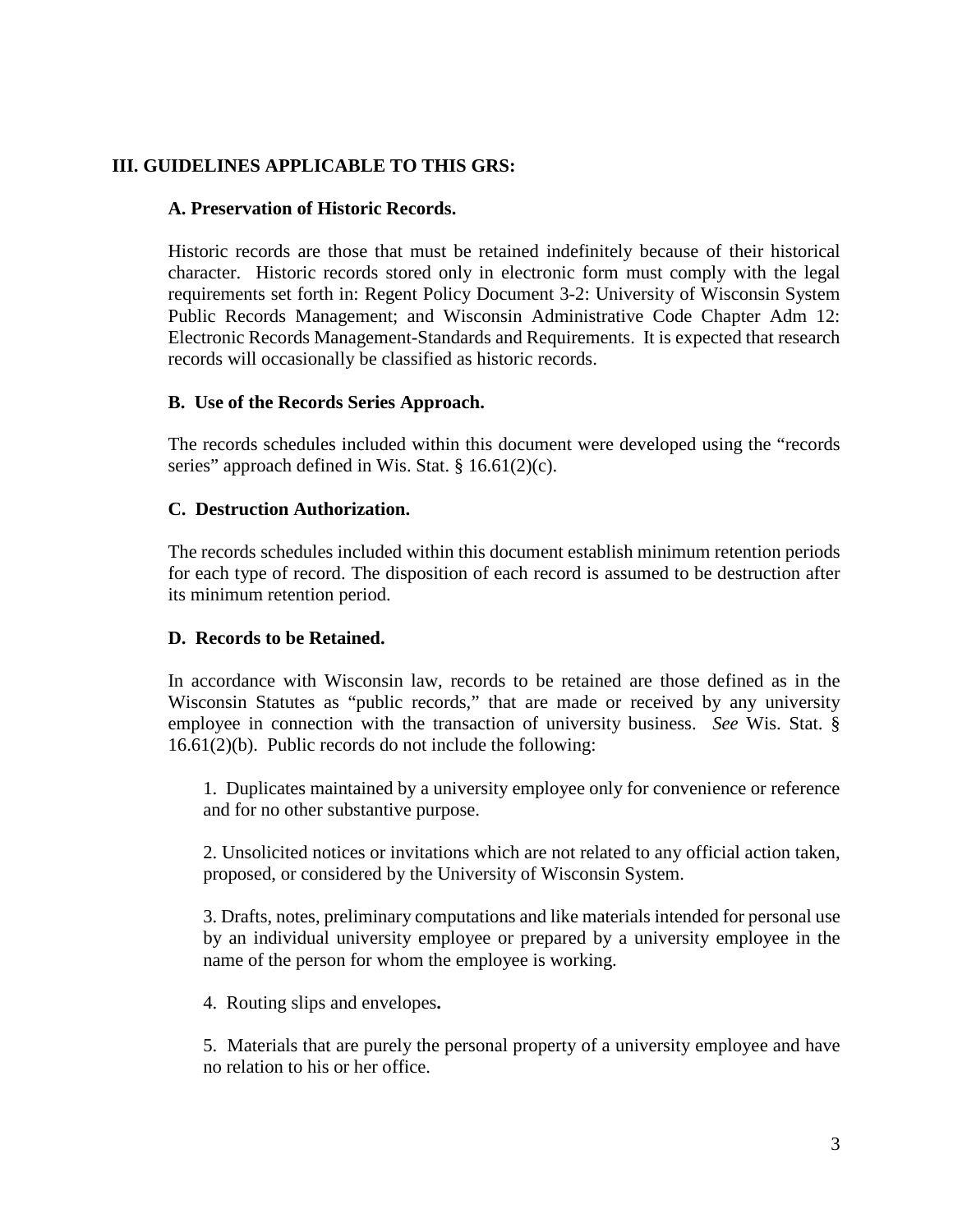Records that are not "public records" under the definition may be destroyed at the discretion of university administrators.

#### **E. Access Conditions**

Closed, except where otherwise noted or with permission from the relevant records creator. Trade secrets and intellectual property may be kept confidential under Wis. Stat. § 19.35, and certain personnel records must be kept confidential under Wis. Stat. § 19.36 (10). Certain information pertaining to research activities, such as the security measures for specific research facilities and the locations of hazardous materials or controlled substances, are exempt from disclosure per federal law and Wisconsin Stat. § 10.36(1), Wisconsin Stat. §19.36(9) and the balancing test.

#### **IV. CONDITIONS AFFECTING FINAL DISPOSITION**

All recommended dispositions provided within this schedule may be carried out by University of Wisconsin administrators except that records may not be destroyed where required to be retained by law or policy including, but not limited to, a pending public records request, lawsuit, or audit.

Many, if not most, of the records in this series contain information that can be considered intellectual property under Wisconsin Stat. § 19.36, and should therefore be disposed of confidentially according to that same schedule. Retention periods are based on schedules from the Department of Administration's Administrative Records and Risk Management record schedules, as well as federal regulations (noted within each series) and existing schedules maintained by UW-Milwaukee, UW-Madison, and elsewhere.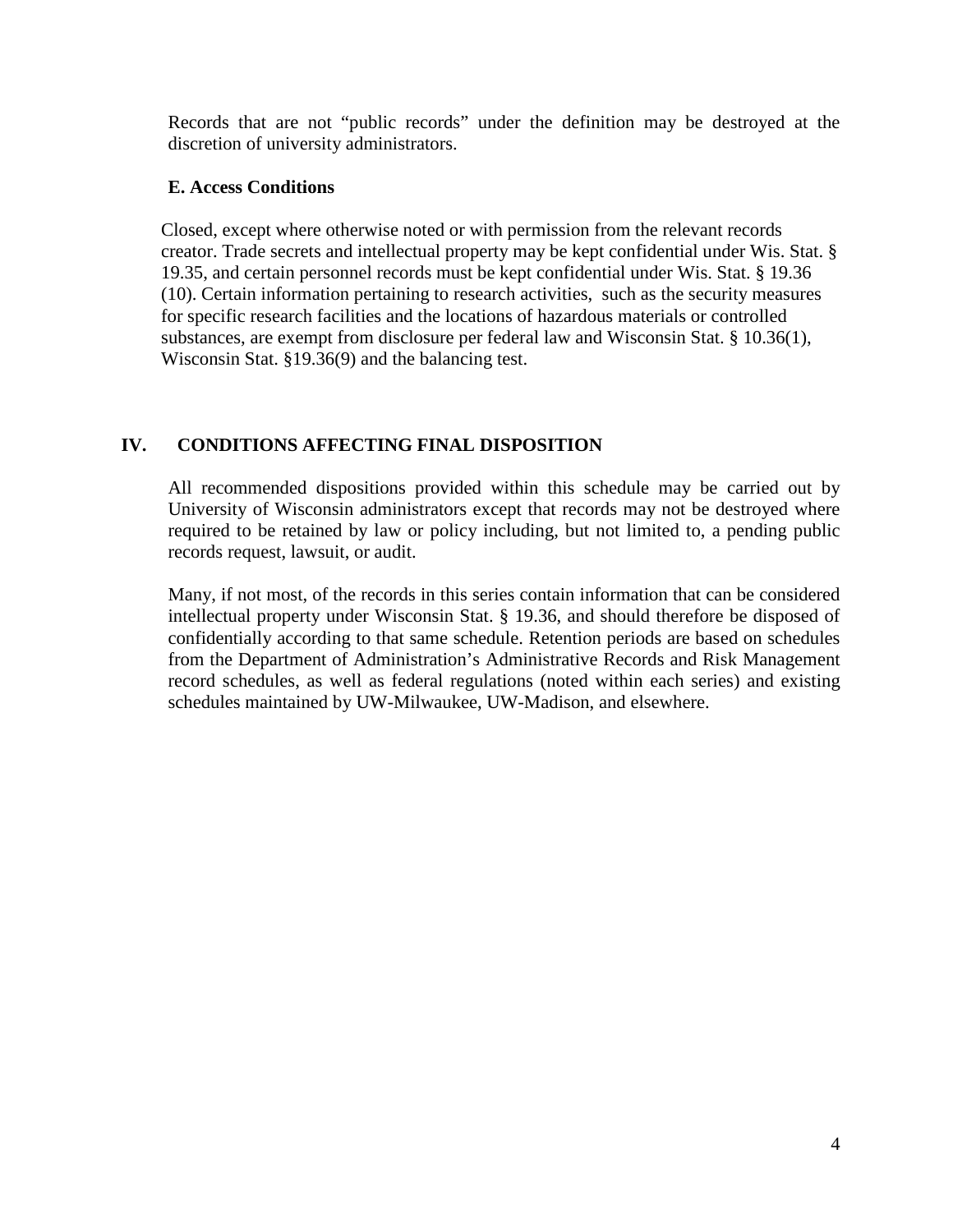# Research General Records Schedule

# **Contents**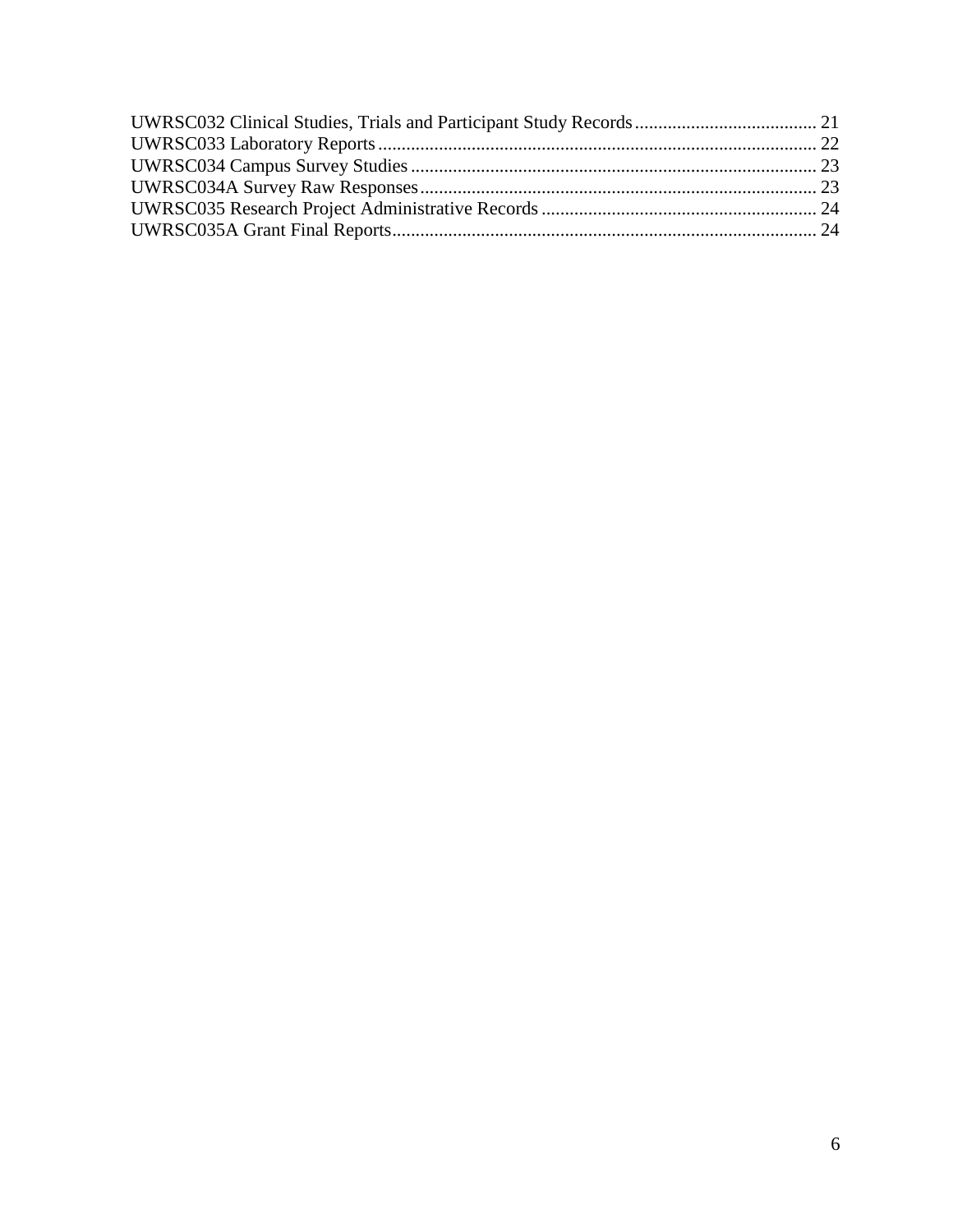# <span id="page-6-0"></span>**General Research**

#### <span id="page-6-1"></span>**UWRSC001 Grant Folders (Federal)**

Transmittals, awards, budgets, and all other documentation related to the procurement of federal grants. Also included are all reports, forms, and documentation related to PAR reports, as well as reports and supplemental information for verification of grants and contracts. This record schedule supersedes UWFA900 (Grant Folders (Federal)).

#### Retention Time Period

**Original:** EVT +4 years. Event: Date of Submission of Financial Report or close of grant. (*Note: This retention period is based on ADM00013 and includes the minimum retention dictated by the Uniform Administrative Requirements, Cost Principles, and Audit Requirements for Federal Awards (OMB Circular A-81). some federally-funded grant programs may require longer retention periods for these records. Consult your program officer for the most appropriate retention time.)*

**Copies:** Destroy when no longer needed. Do not retain longer than originals.

Disposition: Destroy Confidential PII: Yes PII Registry Exemption: No Confidential: Yes (Wis. Stat. § 19.36 (5))

#### <span id="page-6-2"></span>**UWRSC002 Grant Folders (Non-Federal)**

Transmittals, awards, budgets, and all other documentation related to the procurement of federal grants. Also included are reports and supplemental information for verification of grants and contracts, both individually and in batch form. This record schedule supersedes UWFA901 (Grant Folders (Non-Federal)).

Retention Time Period **Original:** EVT + 4 years. Event: Date of Submission of Financial Report or close of grant **Copies:** Destroy when no longer needed. Do not retain longer than originals.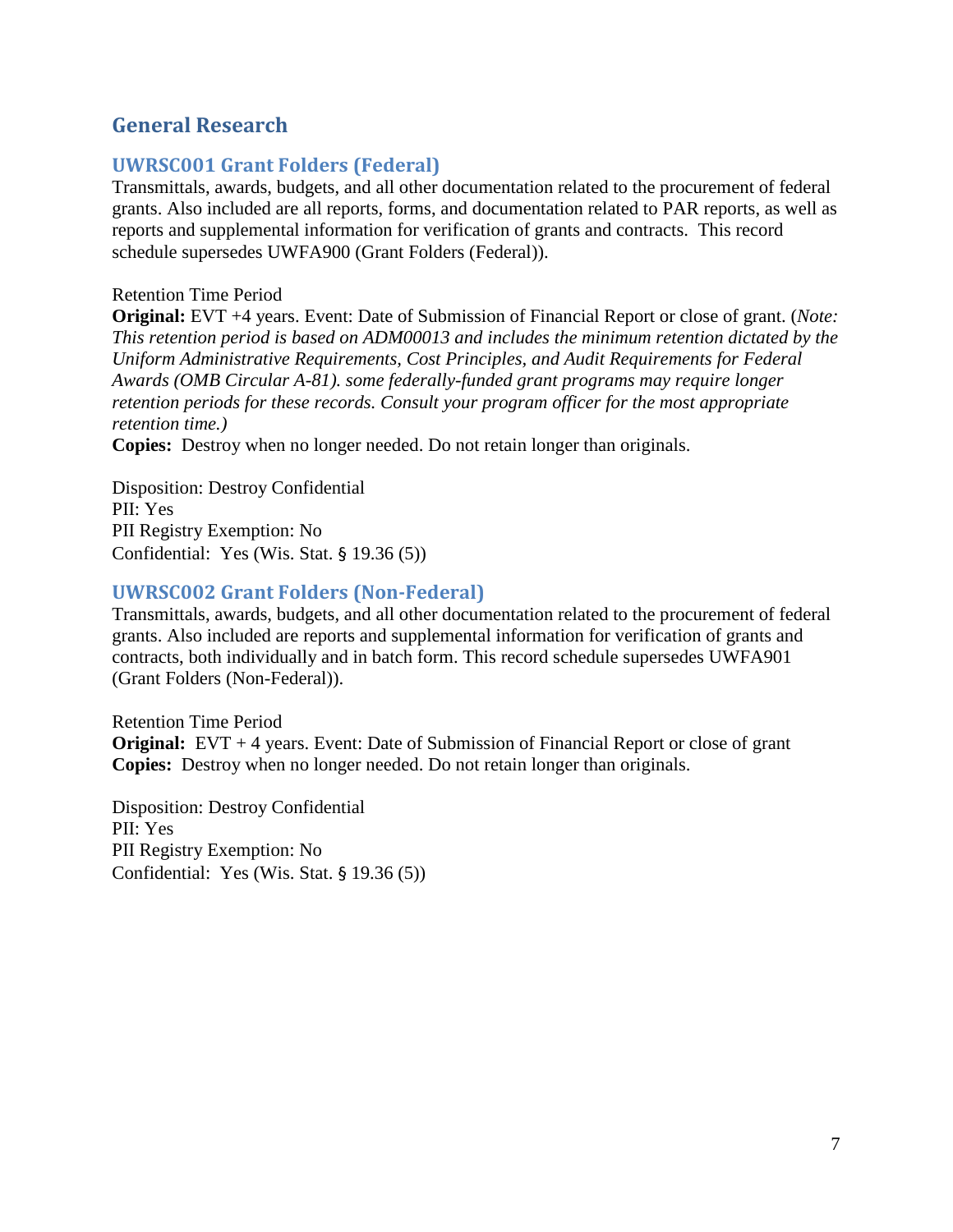#### <span id="page-7-0"></span>**UWRSC003 UW-System Administered Grant Files**

Applications and documentation for grant programs run by UW-System and often facilitated by campus research offices. The files include applications, public meeting minutes, budget forms, award documentation, non-award documentation, and evaluation materials.

Retention Time Period **Original:** EVT + 4 years. Event: Notice of rejection or close of grant **Copies:** EVT +1 years. Event: Research materials forwarded to UW-System

Disposition: Destroy Confidential PII: Yes PII Registry Exemption: No Confidential: Yes (Wis. Stat. § 19.36 (5))

#### <span id="page-7-1"></span>**UWRSC004 Scientific Misconduct Records**

Records documenting accusations of misconduct brought forward by or against faculty or students and relating to research projects. These records include accusation statements; inquiry committee findings; and related correspondence.

Retention Time Period **Original:** EVT + 7 years. Event: Completion of inquiry and appeals process. **Copies:** Destroy when no longer needed. Do not retain longer than originals.

Disposition: Destroy Confidential PII: Yes PII Registry Exemption: No Confidential: Yes (FERPA and Wis. Stat. § 995.50)

# <span id="page-7-2"></span>**Research Services Office**

#### <span id="page-7-3"></span>**UWRSC005 Grant Proposal Review Files**

Materials related to the review process for grant applications submitted to the campus research offices prior to submission to grantor agencies. These materials include, but are not limited to: project proposals, letters of support, supplementary material, minutes of review meetings, review reports, necessary signatures, and other documentation. This material should be retained for three years after the close of the review process for audit purposes, then destroyed.

Retention Time Period **Original:** EVT + 4 years. Event: Close of Review process **Copies:** Destroy when no longer needed. Do not retain longer than originals.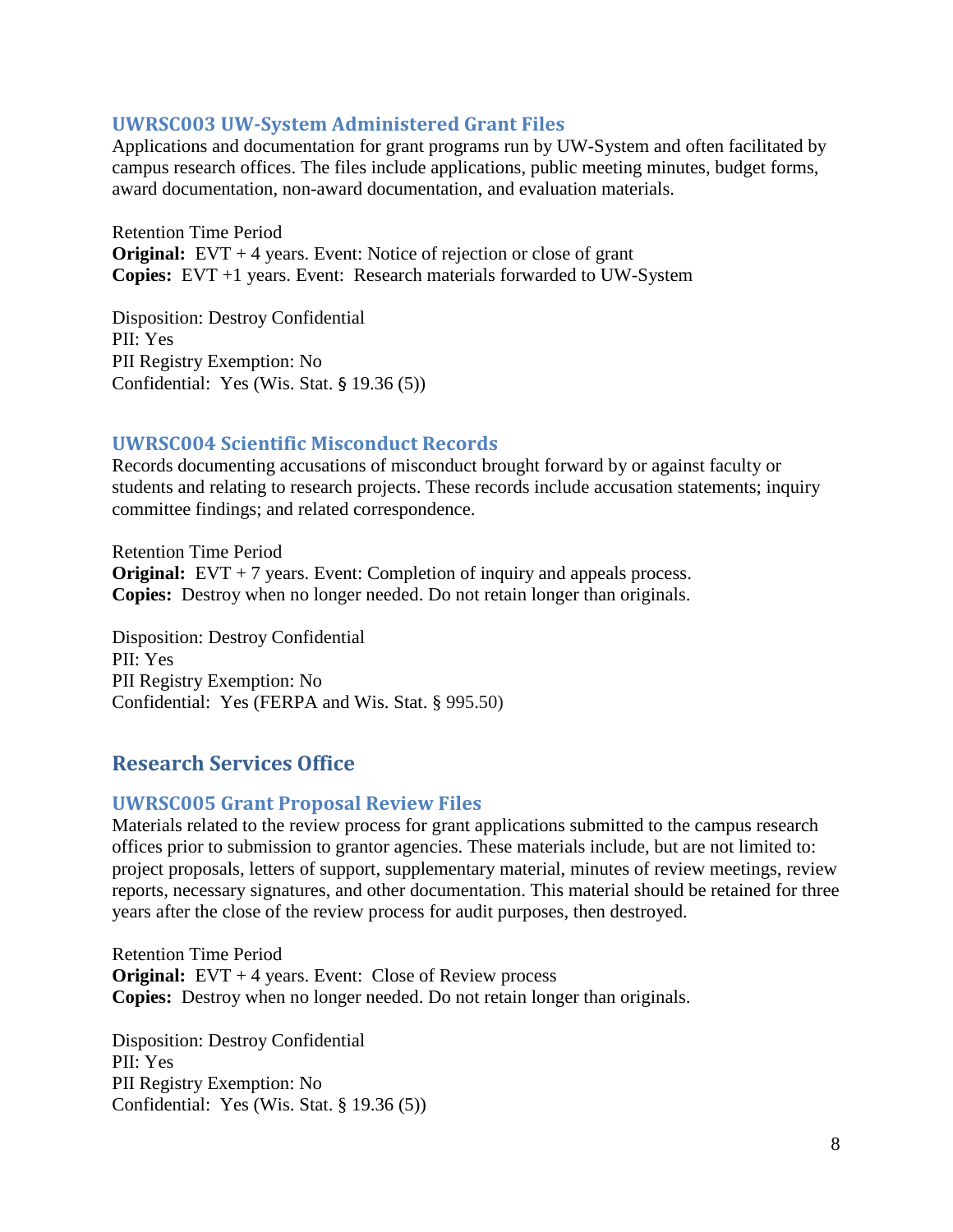#### <span id="page-8-0"></span>**UWRSC006 Rejected Grant Proposals**

Grant applications, approved by campus research offices and submitted to grantor agencies, that have either been directly rejected or have not received a response from the grantor agency for a period of time not exceeding one year after the proposed start date of the grant project. To comply with audit and appeals regulations, these rejected applications should be kept for 4 years after the date of rejection, then destroyed.

Retention Time Period **Original:** EVT + 4 years. Event: Date of Rejection **Copies:** Destroy when no longer needed. Do not retain longer than originals.

Disposition: Destroy Confidential PII: Yes PII Registry Exemption: No Confidential: Yes (Wis Stat. § 19.36 (5))

#### <span id="page-8-1"></span>**UWRSC007 Accepted Grant Documentation (Non-Financial)**

Documentation associated with grants approved by campus research offices and accepted for funding by grantor agencies. Such documentation may include, but is not limited to: contracts, progress reports, Use Agreements, Institutional Review Board materials or approval, final reports, and other related records. Because this documentation may need to be produced as evidence for a contract or civil suit, these records should be maintained for 6 years after the close of the project, then destroyed.

Retention Time Period **Original:** EVT + 6 years. Event: Close of Grant **Copies:** Destroy when no longer needed. Do not retain longer than originals.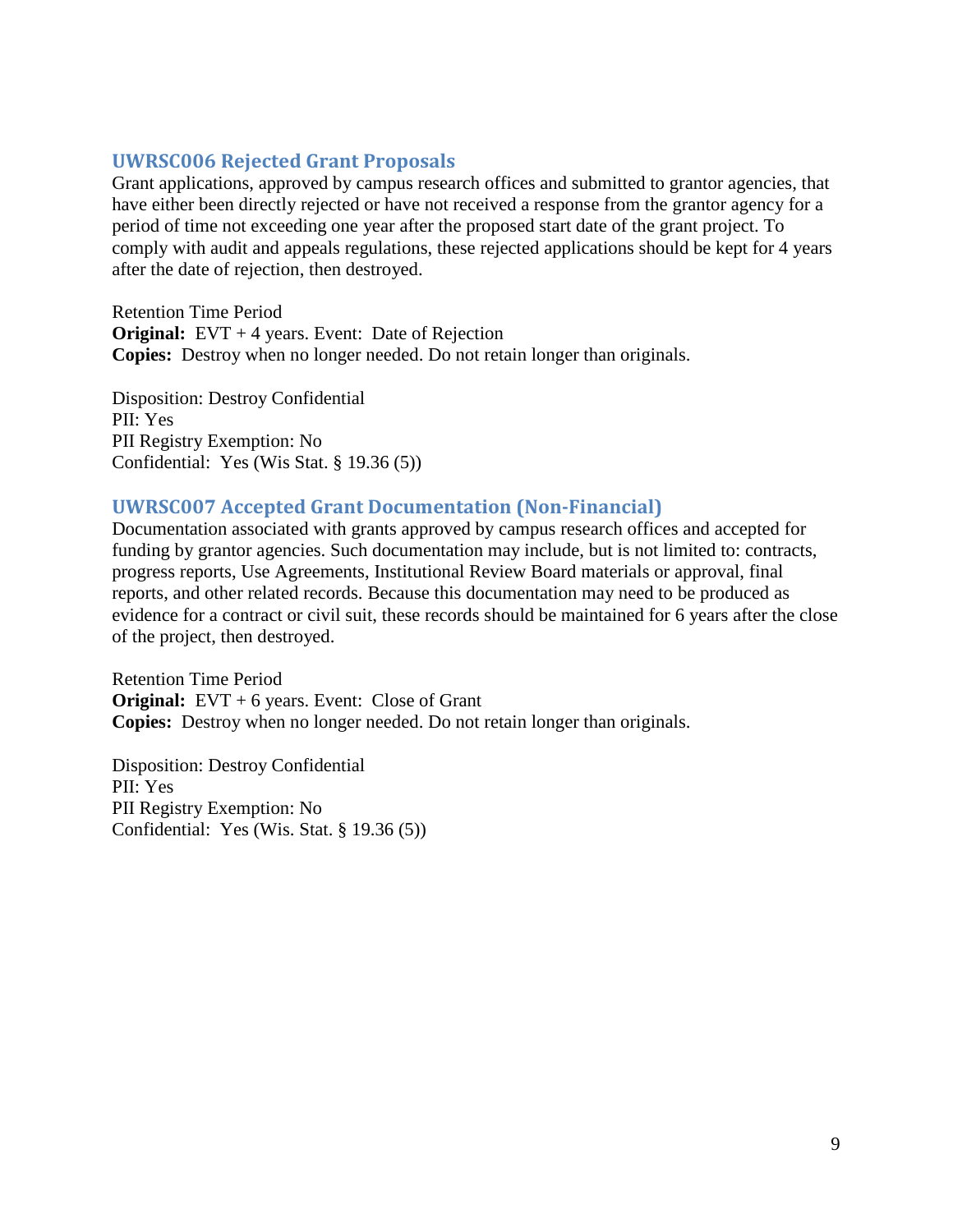#### <span id="page-9-0"></span>**UWRSC008 Internal Grant Documentation**

Data documenting the winners of grants awarded by campus research offices or granting units, the name and scope of their project, the amount of money requested, and the start and end dates of the projects. This data has long-term administrative and historical value and should be transferred to archives for permanent retention once active use has ceased.

Retention Time Period **Original:** EVT + 4 years. Event: Close of Grant **Copies:** Destroy when no longer needed.

Disposition: Send to UW Archives PII: Yes PII Exemption: No Confidential: No

# <span id="page-9-1"></span>**Institutional Review Board**

#### <span id="page-9-2"></span>**UWRSC009 IRB Minutes**

Minutes, attachments, agendas and meeting announcements. Committee minutes review and approve protocols and ensure that regulations are met for research and are appropriately followed. These minutes may contain proprietary information, confidential personnel or student information, or information related to intellectual property rights and should thus be considered confidential under Wis. Stat. 19.36(5). Since these records pertain to review of specific research projects, they have little long-term administrative value.

Retention Time Period **Original:** EVT +3 years. Event: Approval of Minutes **Copies:** Destroy when no longer needed. Do not retain longer than originals.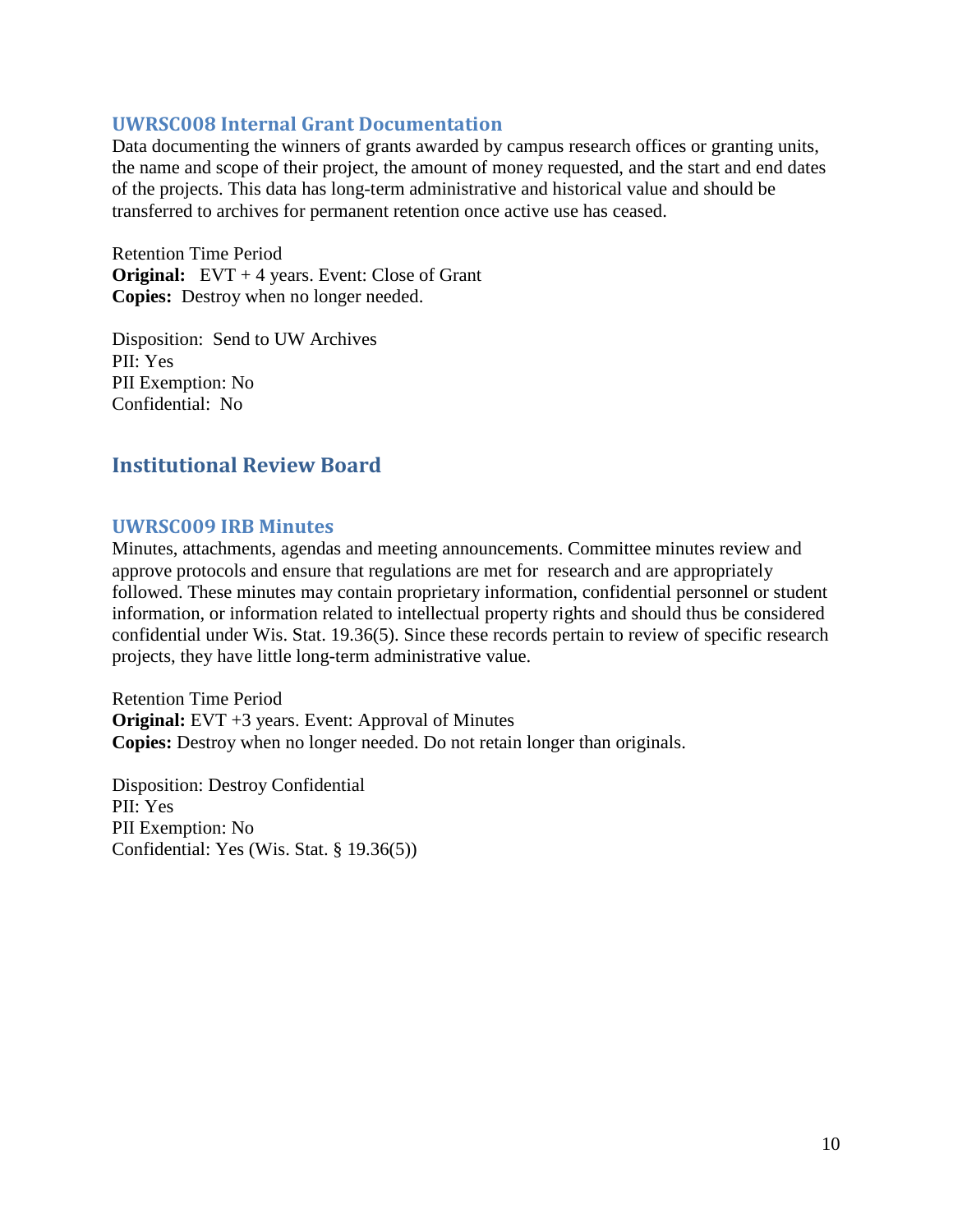#### <span id="page-10-0"></span>**UWRSC010 IRB Protocols**

Correspondence, protocols, informed consent forms (unsigned sample forms only), affiliation letters, and all other pertinent information and records pertaining to this research. After the research is completed, findings are disseminated via publication, teaching, etc.

Federal regulations (45 CFR 46.115(7) (b)) require that records be retained for at least three years after completion of research.

Retention Time Period **Original:** EVT +3 years. Event: Completion of Research Activity **Copies:** Destroy when no longer needed. Do not retain longer than originals.

Disposition: Destroy PII: No PII Exemption: No Confidential: No

#### <span id="page-10-1"></span>**UWRSC011 Continuing Review Records**

Records of annual continuing review of projects subject to IRB oversight, as required by 45 CFR 46.109(e). Includes reminders to research project Primary Investigators (PIs) of upcoming continuing review deadlines and any forms submitted by PIs to request non-automatic review.

Retention Time Period **Original:** CR +3 years **Copies:** Destroy when no longer needed. Do not retain longer than originals.

Disposition: Destroy confidential PII: Yes PII Registry Exemption: No Confidential: Yes (Wis. Stat. § 19.36 (5))

#### <span id="page-10-2"></span>**UWRSC012 Determination of IRB Submission Forms**

Forms completed by researchers to determine whether their projects are subject to IRB protocols. Information submitted by researchers is submitted to IRB staff to evaluate and correspond with the researcher regarding the status of their project. Because these records are primarily to allow researchers to evaluate the need to complete IRB procedures, the long-term administrative value of this series is very low.

Retention Time Period **Original:** CR +6 months **Copies:** Destroy when no longer needed. Do not retain longer than originals.

Disposition: Destroy PII: No PII Registry Exemption: No Confidential: No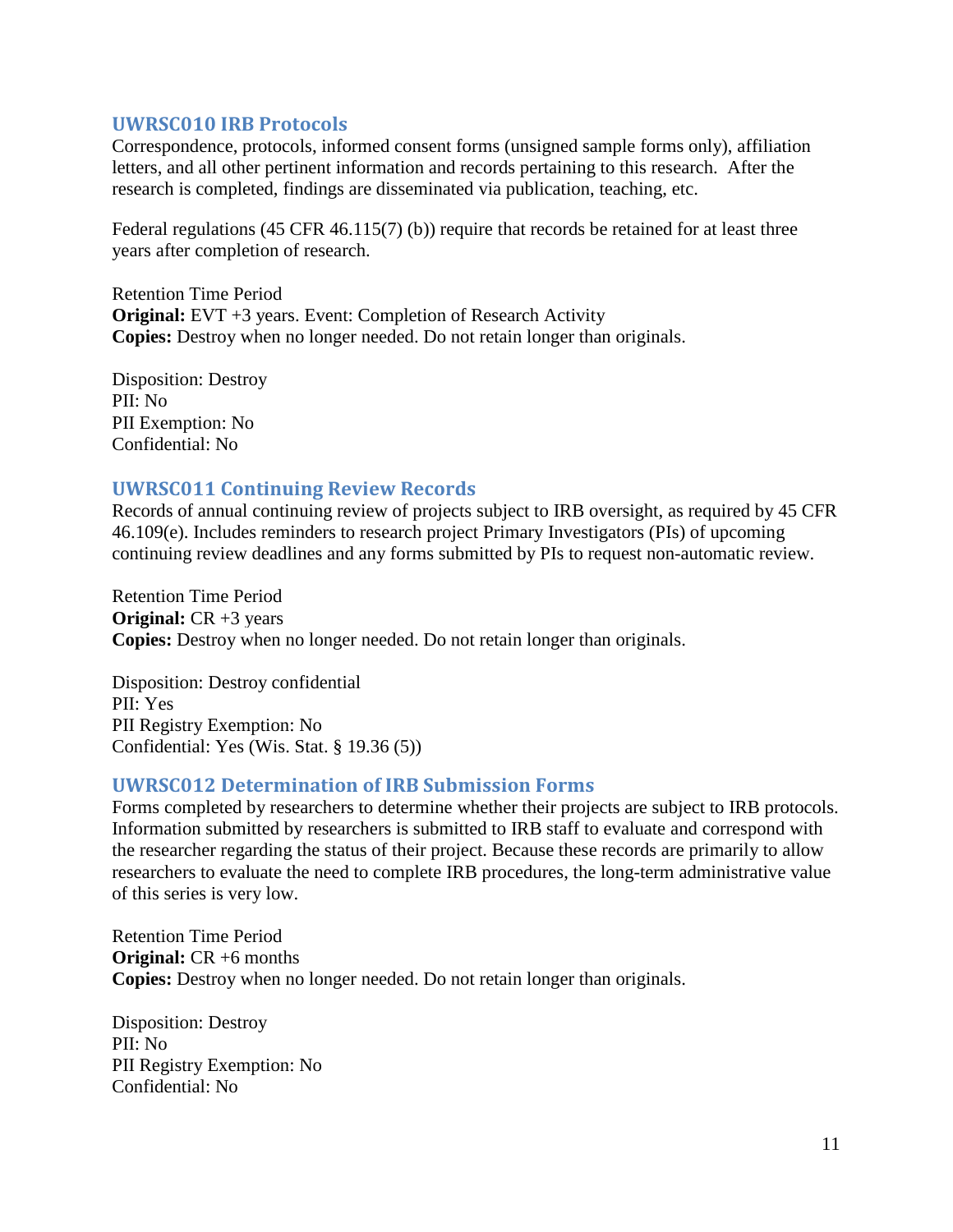# <span id="page-11-0"></span>**Animal Care and Use Programs**

#### <span id="page-11-1"></span>**UWRSC013 Animal Care and Use Protocols**

Animal Care and Use Protocols, created as required by federal regulations (9 CFR part 2) to review and approve any teaching/research involving animal use conducted on UW campuses or by UW researchers at other institutions.

Federal regulations (9 CFR part 2; 2.35 F) and the Health Research Extension Act of 1985 (PL 99-158 sec 495 (b)(3)(B) require that records be retained for at least 3 years after completion of the research.

Retention Time Period **Original:** EVT +3 years and destroy. Event: Completion of research **Copies:** Destroy when no longer needed. Do not retain longer than originals.

Disposition: Destroy Confidential PII: Yes PII Registry Exemption: No Confidential: Yes (Wis. Stat. § 19.36 (5))

#### <span id="page-11-2"></span>**UWRSC014 Animal Care Committee Materials**

Minutes, attachments, agendas and meeting announcements. Committee minutes review and approve protocols for animal usage and ensure that regulations are met for research and are appropriately followed. These minutes may contain proprietary information or information related to intellectual property rights and should thus be considered confidential. Since these records pertain to review of specific research projects, they have little long-term administrative value.

Retention Time Period **Original:** CR +3 years and destroy confidential. **Copies:** Destroy when no longer needed. Do not retain longer than originals.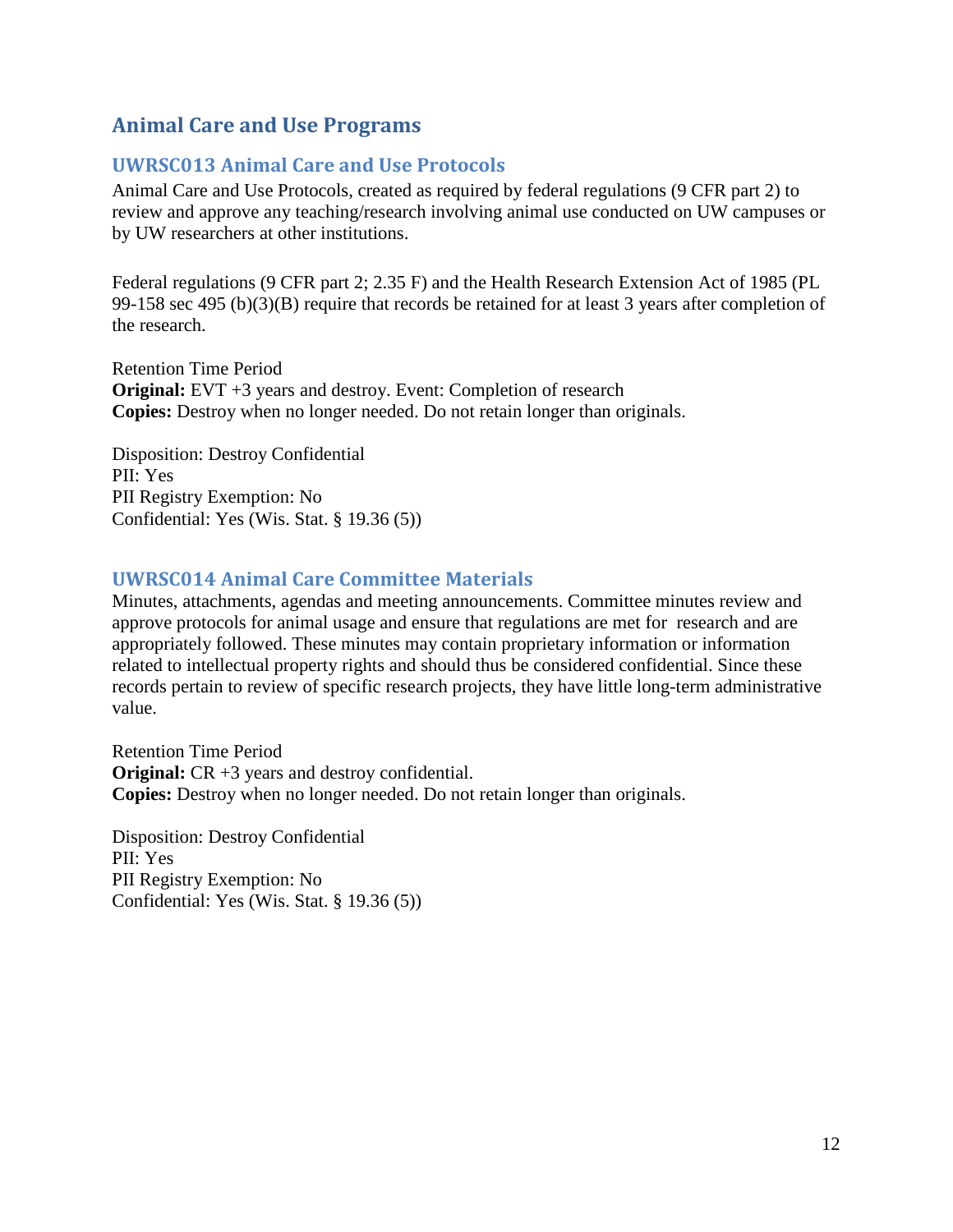#### <span id="page-12-0"></span>**UWRSC015 Animal Care Certification Materials**

Records of training programs that may be required by Animal Care committees to allow researchers to conduct research on living animals. Records include, but are not limited to, brochures, instructional handouts, blank tests, training presentations, blank tests, and certification forms.

Retention Time Period **Original:** EVT and destroy. Event: Superseded **Copies:** Destroy when no longer needed.

Disposition: Destroy PII: No PII Registry Exemption: No Confidential: No

#### <span id="page-12-1"></span>**UWRSC015A Animal Care Certification Results**

Records created by researchers seeking certification for Animal Care, consisting of completed tests as maintained in series UWRSC015. These records are useful mainly for verification purposes and have little or no long-term administrative value.

Retention Time Period **Original:** EVT +6 months and destroy confidential. Event: Recording of results in master database. **Copies:** Destroy when no longer needed.

Disposition: Destroy Confidential PII: Yes PII Registry Exemption: Yes (Short-term retention) Confidential: Yes (Wis. Stat. § 19.36 (5))

#### <span id="page-12-2"></span>**UWRSC015B Animal Care Certification Log**

Continually-active record of all researchers who have completed the Animal Care certification process. This log is used to verify researcher eligibility to work with live animals in their research, as well as to inform Animal Care committee members of the expiration of any of their researchers' eligibility status.

Retention Time Period **Original:** EVT + 7 years. Event: Expiration of eligibility **Copies:** Destroy when no longer needed.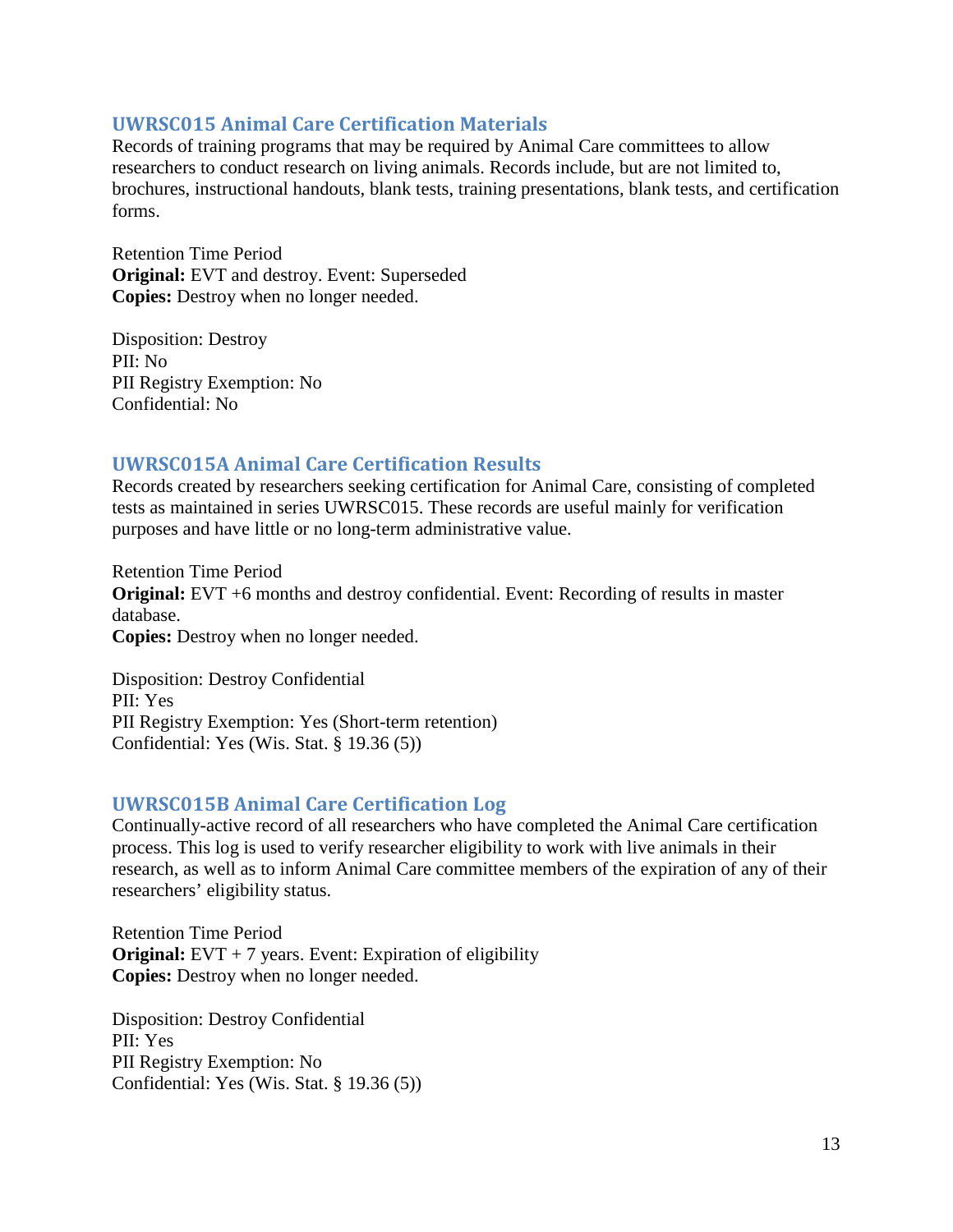#### <span id="page-13-0"></span>**UWRSC016 Animal Adoption Agreements**

Records of researcher adoption of animals once the research protocol in which the animal is involved has expired. These records may include documents releasing and indemnifying the researcher's campus and UW system from claims brought as a result of ownership of the animal, as well as any supplementary information about the animal being adopted.

Retention Time Period **Original:** CR +3 years **Copies:** Destroy when no longer needed. Do not keep longer than original.

Disposition: Destroy PII: No PII Registry Exemption: No Confidential: No

## <span id="page-13-1"></span>**UWRSC017 Animal Ordering and Husbandry Records**

Forms used to procure animals for research, including any shipping and transportation forms and the records generated of the transaction, as well as forms acknowledging the receipt of the animals.

Retention Time Period **Original:** CR +3 years **Copies:** Destroy when no longer needed. Do not keep longer than original.

Disposition: Destroy PII: No PII Registry Exemption: No Confidential: No

#### <span id="page-13-2"></span>**UWRSC018 Animal Health Records**

Health records associated with an animal needed to convey necessary information to all those involved in the animal's care, in contemplating utilizing these animals for research, and to share with regulatory agencies responsible for verifying the appropriate provision of veterinary care.

Retention Time Period **Original:** EVT +3 years. Event: Completion of research activity. **Copies:** Destroy when no longer needed. Do not retain longer than originals.

Disposition: Destroy PII: No PII Registry Exemption: No Confidential: No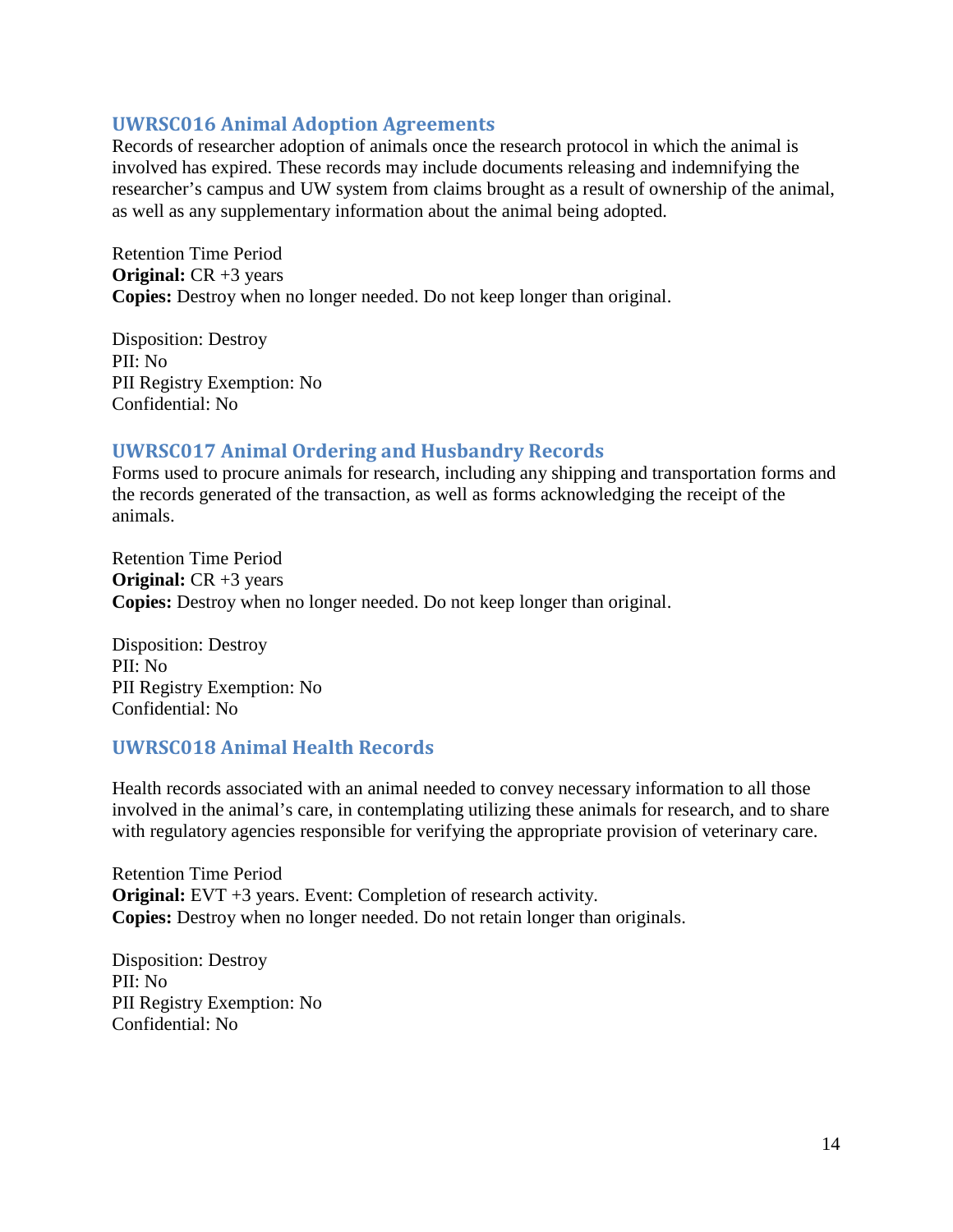# <span id="page-14-0"></span>**Collaborations and Technology Transfer Office Records**

#### <span id="page-14-1"></span>**UWRSC019 Commercial Companies Records**

Records documenting cooperative relationships with commercial companies in sharing research materials and data. This series may include but is not limited to cash receipt acknowledgments; requests for sample products; acceptances of products; and related correspondence.

Retention for agreements and contracts governing or resulting from a cooperative relationship of this nature is governed by schedule UWADM013 (Agreements and Contracts).

Retention Time Period **Original:** EVT +5 years. Event: Completion of research activity. **Copies:** Destroy when no longer needed. Do not retain longer than originals.

Disposition: Destroy Confidential PII: Yes PII Registry Exemption: No Confidential: Yes (Wis. Stat. § 19.36 (3) & (5))

#### <span id="page-14-2"></span>**UWRSC020 Technology Transfer Records--Administrative**

Records documenting the transfer of technology from this institution to outside agencies as the result of research projects and grants carried out at the institution. This series includes, but is not limited to, documentation and correspondence related to patents and licensing, descriptions and titles of inventions, sources of funding to create the inventions, details of the provenance of the inventions and their documentation, including to whom the inventions have been disclosed, suggested manufacturers, and reports issued concerning the inventions. Because these records contain Intellectual Property or other proprietary information, they should be considered confidential.

Retention Time Period **Original:** EVT +6 years. Event: Completion of research activity. **Copies:** Destroy when no longer needed. Do not retain longer than originals.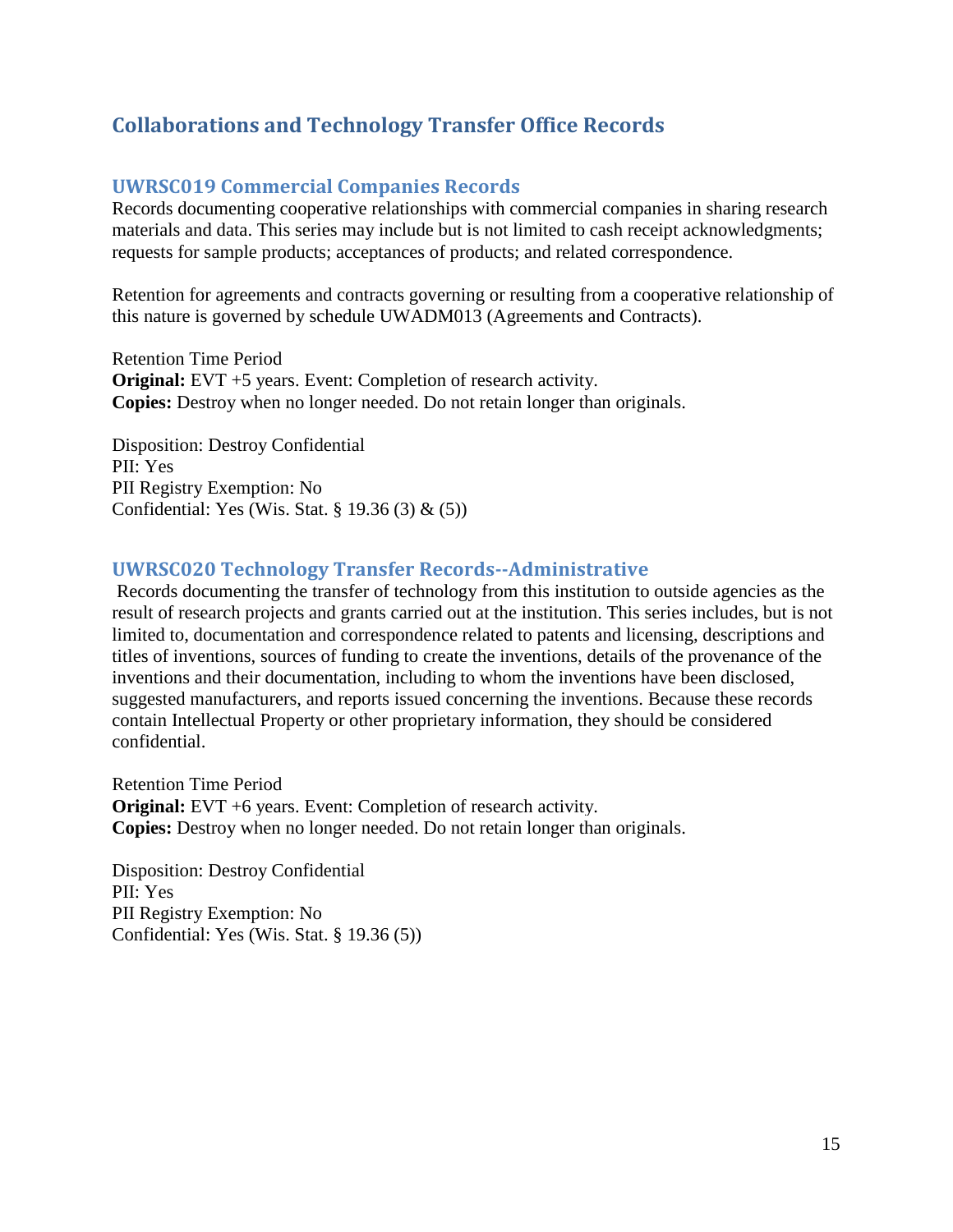#### <span id="page-15-0"></span>**UWRSC021 Technology Transfer Records—Inventions and Patents**

Key documentation related to inventions of and patents issued to UW researchers. Records in this series include original patents and applications, legal transactions, invention disclosure forms, invention assignment forms, licensing agreements, equity review reports, and any other documentation necessary to prove ownership of a patent or invention. The retention for this series is based on 35 USC § 154, which sets the term of a patent at 20 years from date of filing. Retention Time Period

**Original:** CR +20 years **Copies:** Destroy when no longer needed.

Disposition: Transfer to UW Archives PII: Yes PII Registry Exemption: No Confidential: No

# <span id="page-15-1"></span>**University Safety and Assurances Records**

#### <span id="page-15-2"></span>**UWRSC022 Hazardous Materials Records**

Records related to the use or possession of hazardous materials or animals, including information on the nature of the material, safety controls being implemented, spill cleanup protocols (if applicable), and records of lab personnel training. The series may also contain registration forms for biological or chemical agents or toxins. These records' minimum retention period is specified in a number of federal regulations, including 42 CFR § 73.17, 40 CFR § 260, and 29 CFR §1904.33, and is based on the maximum retention stipulated in schedule RISK0085.

Retention Time Period **Original:** EVT +7. Event: Completion of research activity. **Copies:** Destroy when no longer needed. Do not retain longer than originals.

Disposition: Destroy PII: No PII Registry Exemption: No Confidential: No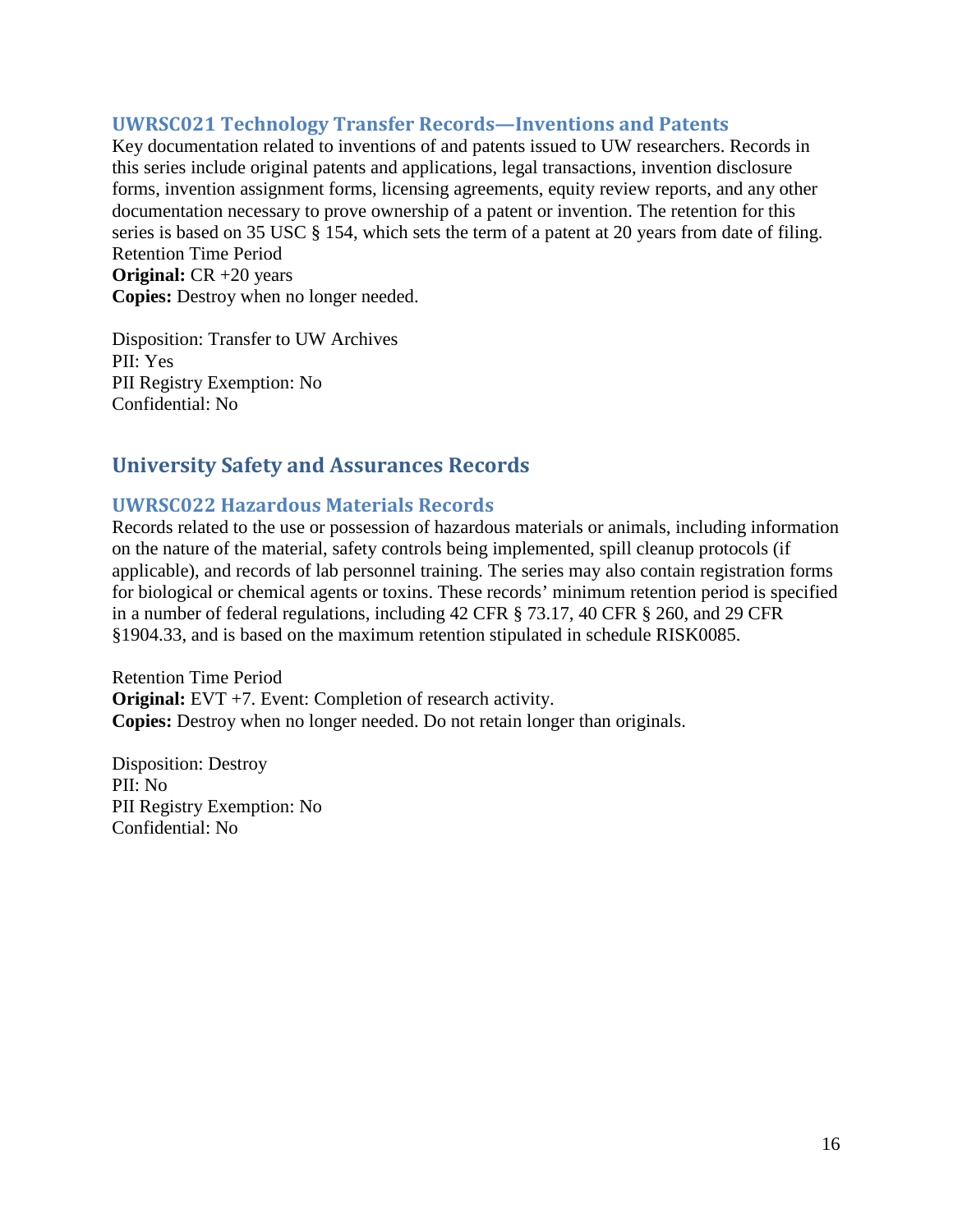#### <span id="page-16-0"></span>**UWRSC023 Safety Data Sheets**

Forms identifying describing the potential harm particular substances in use by researchers, including where and when the chemical or substance was used. Per 29 CFR § 1910.1020, individual sheets do not necessarily need to be retained for the full retention period specified so long as record of the chemical identity and where/when the chemical was used is retained over that period.

Retention Time Period **Original:** EVT +30 years. Event: Superseded **Copies:** Destroy when no longer needed. Do not retain longer than originals.

Disposition: Destroy PII: No PII Registry Exemption: No Confidential: No

#### <span id="page-16-1"></span>**UWRSC024 Radionuclide Possession and Use Records**

Forms and records completed by researchers to use radionuclide materials in their research, including research on animals. Information in the records includes nature of use, nature of the materials, staff training protocols, precautions to be taken to minimize radiation, and plans for disposal of waste products. The series may also include a Protocol Summary sheet to allow the researcher to describe their proposal in more detail. Retention requirements for this series are specified by DHS § 157.31.

Retention Time Period **Original:** EVT +30 years. Event: Completion of research activity. **Copies:** Destroy when no longer needed. Do not retain longer than originals.

Disposition: Destroy PII: No PII Registry Exemption: No Confidential: No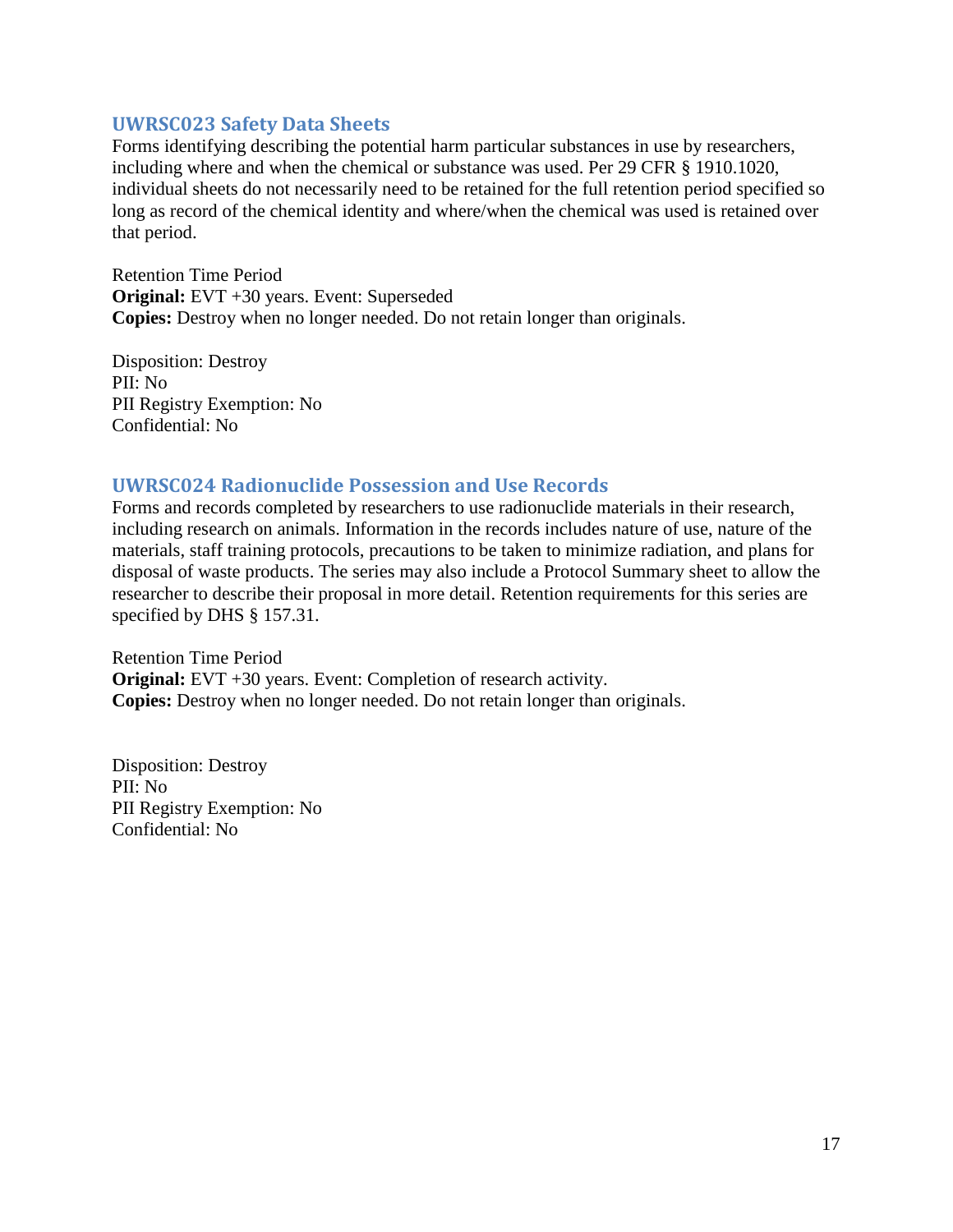#### <span id="page-17-0"></span>**UWRSC025 Personal Dosimeter Application**

Applications for use of a Dosimeter in conjunction with work with radioactive materials. The forms include information about the type of material, the level of exposure, and any previous exposure or dosimeter use at previous institutions or laboratories. These records should be kept permanently per DHS §157.31 as they may contain information related to doses received at other institutions.

Retention Time Period **Original:** Permanent **Copies:** Destroy when no longer needed. Do not retain longer than originals.

Disposition: Permanent PII: Yes PII Registry Exemption: No Confidential: No

#### <span id="page-17-1"></span>**UWRSC026 Dosimetry Reports**

Reports received by the Radiation Safety Officer used to provide legal documentation of an individual's exposure to radiation. The series also includes overexposure reports and individual exposure histories as provided to workers on request. DHS § 157.31 recommends retaining these records for an extended period due to the transferrable nature of the records; the retention period is based on the retention in RISK0092 (Radioactive Materials--Individual Monitoring Records).

Retention Time Period **Original:** Permanent **Copies:** Destroy when no longer needed. Do not retain longer than originals.

Disposition: Permanent PII: Yes PII Registry Exemption: No Confidential: Yes (FERPA, 42 USC § 12112)

#### <span id="page-17-2"></span>**UWRSC027 Authorized User Inventories**

Records of the use, decay, and disposal of radioactive materials in individual labs, including information about total activity of radioactive material and any supply, disposal, or transfer documentation. These records should be considered as supporting documents and be maintained for 7 years per DHS § 157.31.

Retention Time Period **Original:** EVT +7 years. Event: Superseded or end of user access **Copies:** Destroy when no longer needed. Do not retain longer than originals.

Disposition: Destroy PII: No PII Registry Exemption: No Confidential: No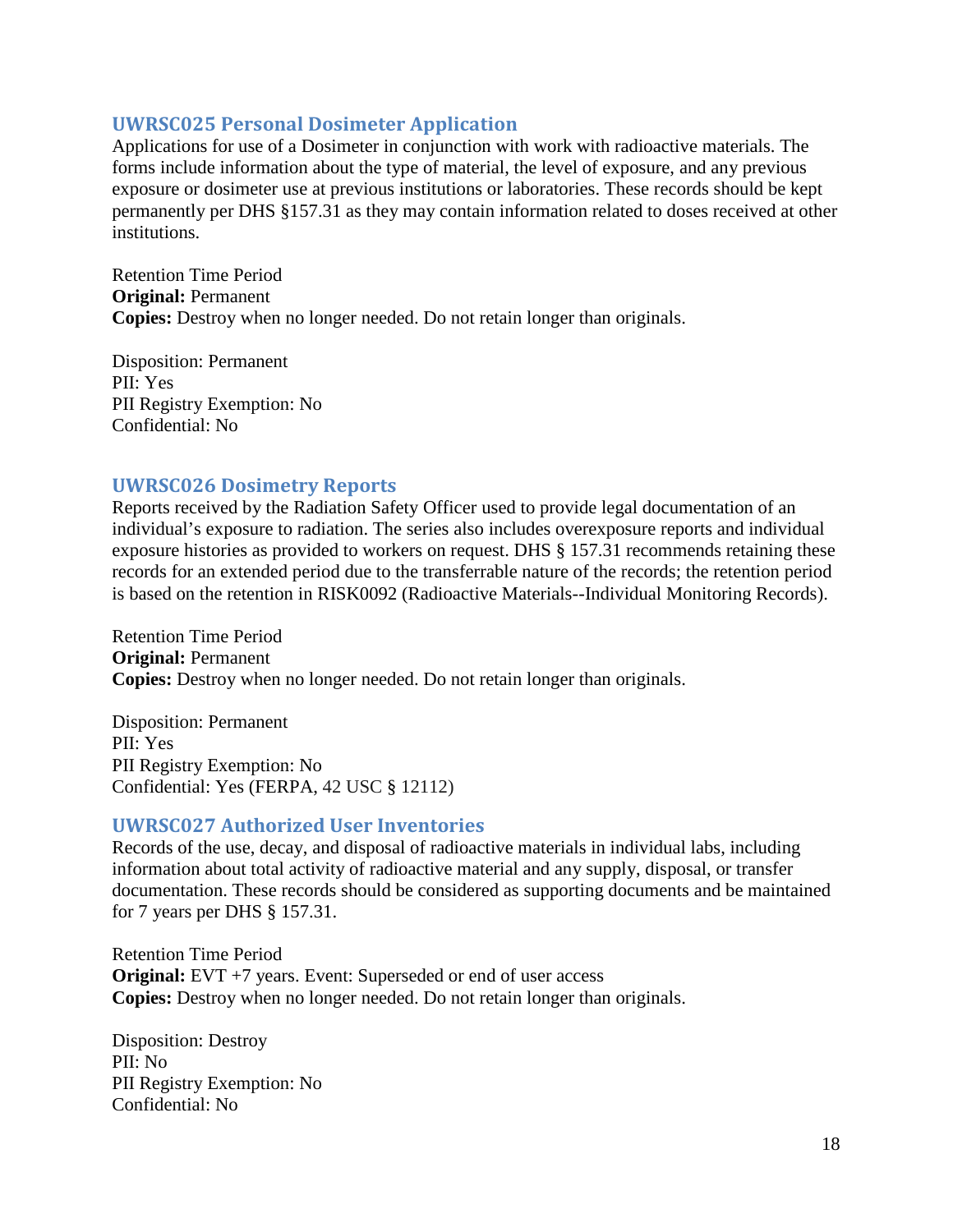#### <span id="page-18-0"></span>**UWRSC028 Radiation Safety Program Inventories**

Records kept by campus Radiation Safety Programs of their campus' total inventory of radioactive materials, including information on materials held by each Authorized User and those materials held as waste. This series may include copies of receipt and disposal forms provided by individual labs and any other forms used to track use and possession of radioactive materials, as well as any material produced during audits or inspection of labs. 10 CFR § 20.2102 recommends keeping these records for regulatory review for no fewer than 3 years; Retention for this series is based on RISK0094 (Radioactive Materials Receipt and Disposition Records) and DHS § 157.06.

Although this series is not confidential by statute, a potential security issue may exist with the release of this information. Seek authorization from agency legal counsel before releasing any information.

Retention Time Period **Original:** Receipts: EVT + 7 years and destroy. Event: termination of institution license **Copies:** Destroy when no longer needed. Do not retain longer than originals.

Disposition: Destroy Confidential PII: No PII Registry Exemption: No Confidential: No

#### <span id="page-18-1"></span>**UWRSC029 Contamination Surveys**

Routine surveys of labs for radioactive or other materials, including information on the location and date of survey, diagrams of the area surveyed, source and background readings information, monthly survey log sheets, and plans for remediation if necessary. 10 CFR § 20.2106 recommends keeping these records for regulatory review for no fewer than 3 years; retention for this series is based on RISK0090 (Radioactive Materials/Radiation Supporting Documents).

Retention Time Period **Original:** CR +7 years and destroy **Copies:** Destroy when no longer needed. Do not retain longer than originals.

Disposition: Destroy PII: No PII Registry Exemption: No Confidential: No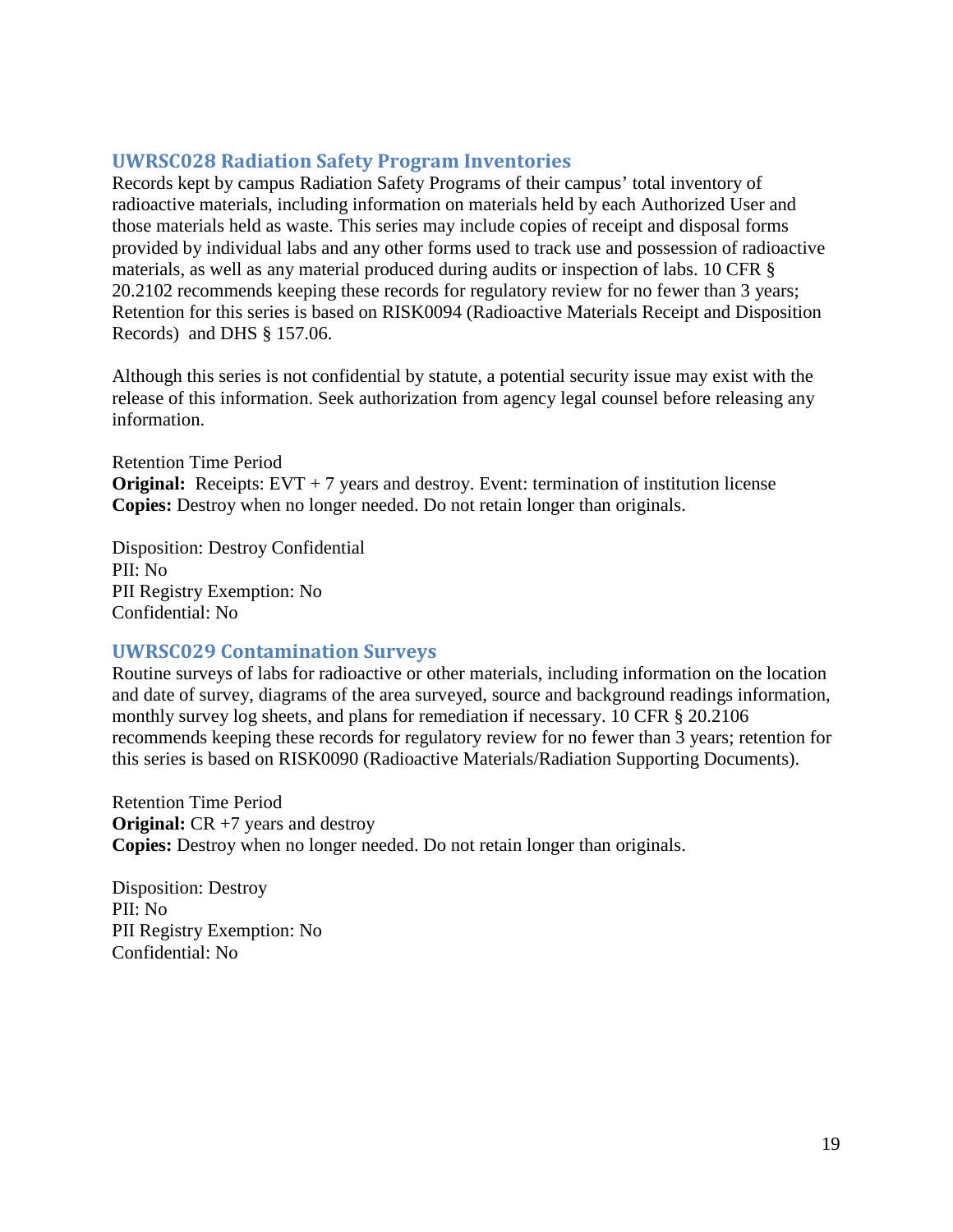#### <span id="page-19-0"></span>**UWRSC030 Incident Reports**

Reports of minor or major incidents involving radioactive material, including a complete history of the incident and description of any corrective measures taken. 10 CFR 20.2102 recommends keeping these records for regulatory review for no fewer than 3 years; Retention is based on RISK0090 (Radioactive Materials/Radiation Supporting Documents, If report is related to a spill record, these records may need to be maintained as part of decommissioning documentation, per DHS § 157.15(7) and under RDA RISK0093.

Retention Time Period **Original:** CR +12 years **Copies:** Destroy when no longer needed. Do not retain longer than originals.

Disposition: Destroy PII: No PII Registry Exemption: No Confidential: No

# <span id="page-19-1"></span>**Researcher and Clinical Records**

## <span id="page-19-2"></span>**UWRSC031 Research Clinic Client Files-- Adult**

Records maintained by therapeutic or research clinics of non-student clients or patients. These clinics are often affiliated with academic departments in health sciences or public health schools, and in many cases treatment is undertaken by undergraduate or graduate students under the supervision of faculty, health center staff, or other therapeutic professionals. Records in this series may include, but are not limited to: patient personal health information; official evaluations and therapy reports; therapy plans; test forms, findings, and correspondence; release forms; and notices related to payment and billing.

Retention Time Period **Original:** EVT +10 years. Event: Last contact with client **Copies:** Destroy when no longer needed. Do not retain longer than originals.

Disposition: Destroy confidential PII: Yes PII Registry Exemption: No Confidential: Yes (HIPAA and/or FERPA-protected records)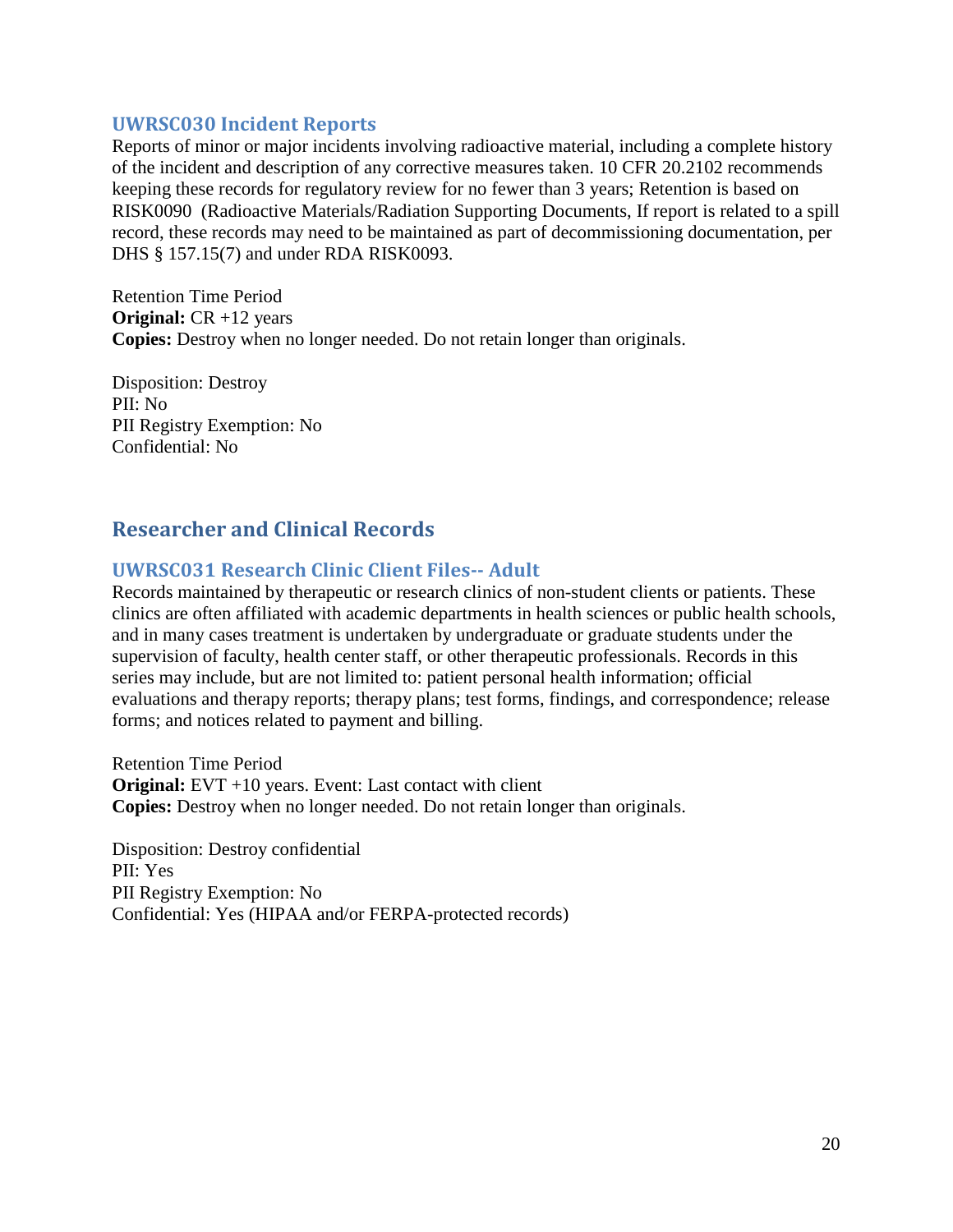#### <span id="page-20-0"></span>**UWRSC031A Research Clinic Client Files—Children**

Records maintained by therapeutic or research clinics of non-student clients or patients, pertaining to clients 19 years of age or younger. These clinics are often affiliated with academic departments in health sciences or public health schools, and in many cases treatment is undertaken by undergraduate or graduate students under the supervision of faculty, health center staff, or other therapeutic professionals. For Client Files pertaining to minors, DHS § 92.12 mandates retention of records until the client becomes 19 years of age or the retention period is met, whichever is longer.

Retention Time Period **Original:** EVT and destroy. Event: 19<sup>th</sup> birthday of client **Copies:** Destroy when no longer needed. Do not retain longer than originals.

Disposition: Destroy confidential PII: Yes PII Registry Exemption: No Confidential: Yes (HIPAA and/or FERPA-protected records)

#### <span id="page-20-1"></span>**UWRSC032 Clinical Studies, Trials and Participant Study Records**

This record series consists of research study case files of participants in the clinical studies or drug trials. Each research study generally contains the following, but is not limited to: Protocol, IRB approvals, patient case report or clinical charts, personal evaluation Intake forms, study correspondence, participant informed consents, surveys and participant data which may include medical histories, visit progress notes, attendance sheets, assessments, lab results or adverse effects, outcomes, names of physicians, referrals, lab notebooks and other research records.

Retention Time Period **Original:** EVT +10 years. Event: Last contact with client **Copies:** Destroy when no longer needed. Do not retain longer than originals.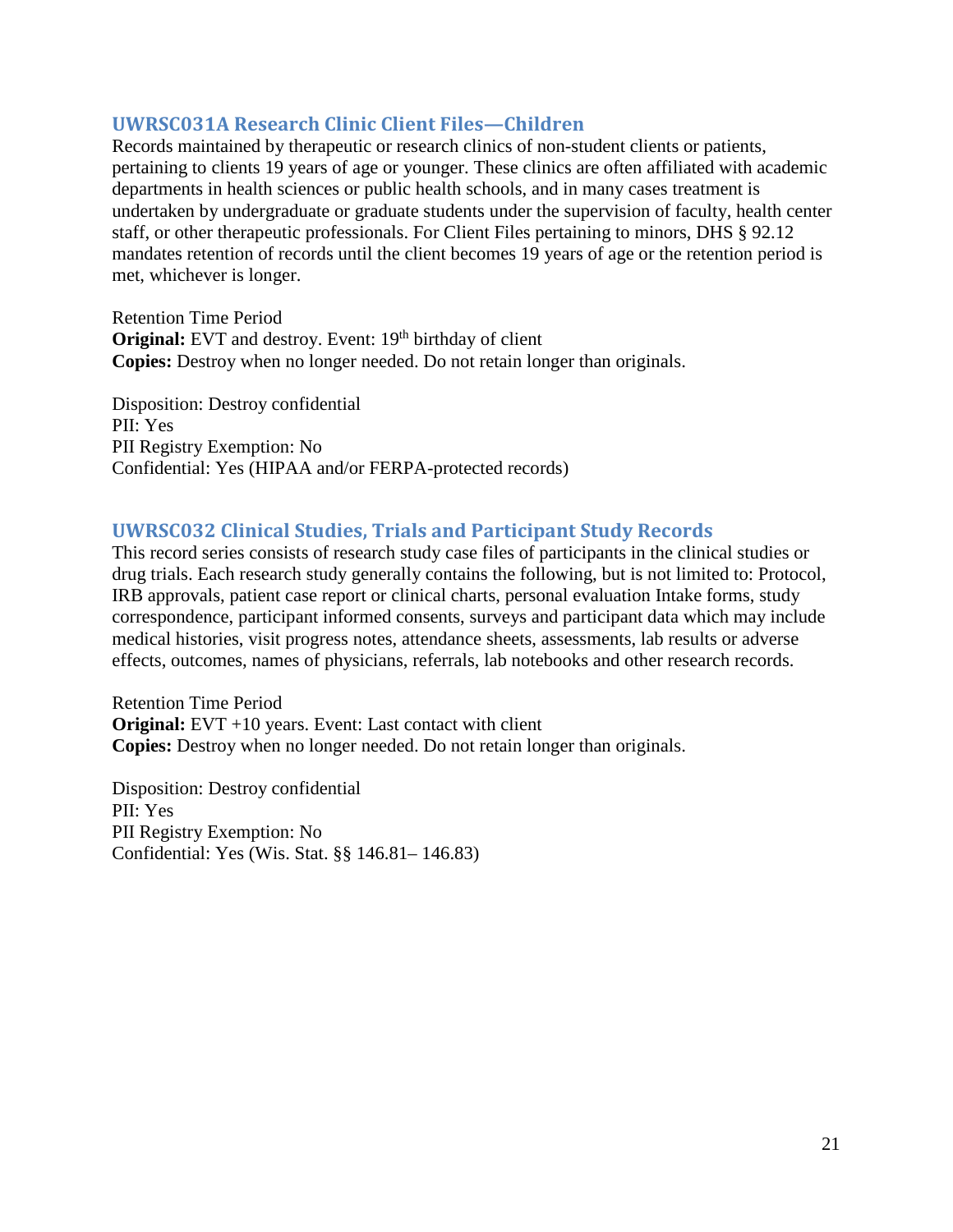#### <span id="page-21-0"></span>**UWRSC033 Laboratory Reports**

Records document the results of laboratory testing performed for clients. The reports may include but are not limited to case numbers; client names; details of tests and procedures performed; test results; evaluations; and related data. In most cases, these records are subject to the HIPAA Privacy Rule and should thus be considered confidential.

Retention Time Period **Original:** EVT +6 years. Event: Completion of research activities. **Copies:** Destroy when no longer needed. Do not retain longer than originals.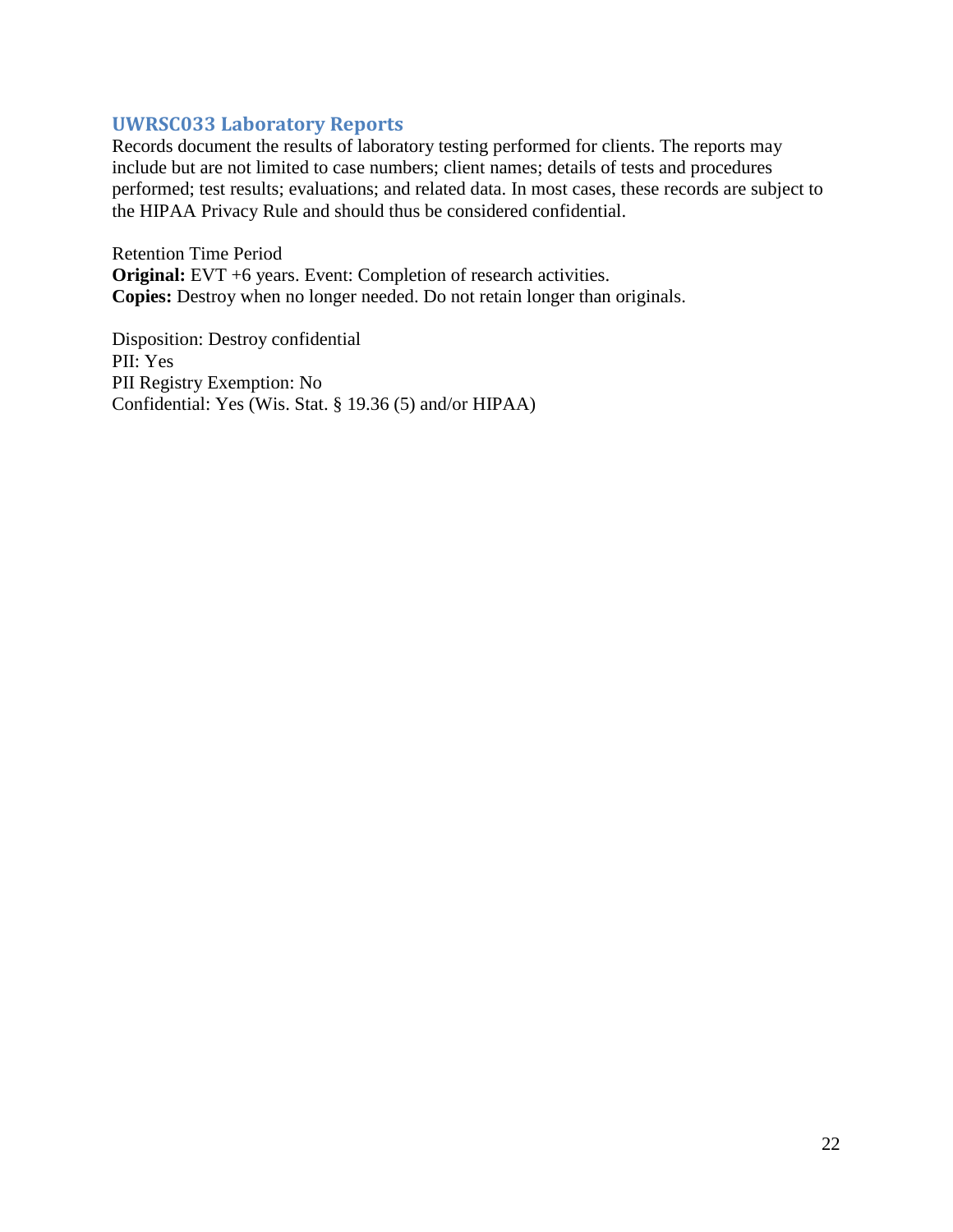#### <span id="page-22-0"></span>**UWRSC034 Campus Survey Studies**

Studies usually produced by campus or system Institutional Research offices on behalf of various departments and units either one-time studies or annual or semi-annual recurring studies such as senior exit surveys or yearly enrollment reports. Records concerning a study include correspondence, survey instruments, the set of survey questions, the compiled survey data, and the report(s) that present the findings of the survey.

Retention Time Period **Original:** EVT +10 years. Event: Publication of Final Report **Copies:** Destroy when no longer needed. Do not retain longer than originals.

Disposition: Transfer to Archives PII: No PII Registry Exemption: No Confidential: Yes (FERPA)

#### <span id="page-22-1"></span>**UWRSC034A Survey Raw Responses**

Raw responses to surveys conducted by campus or system Institutional Research offices on behalf of various departments and units and compiled into reports for analysis. Once information is compiled, the completed response forms have little ongoing administrative value and should be destroyed following an appropriate period of time to verify data entry issues.

Retention Time Period **Original:** EVT +6 months. Event: Compilation of responses into summary report/spreadsheet **Copies:** Destroy when no longer needed. Do not retain longer than originals.

Disposition: Destroy confidential PII: Yes PII Registry Exemption: Yes (<1 year retention) Confidential: Yes (FERPA)